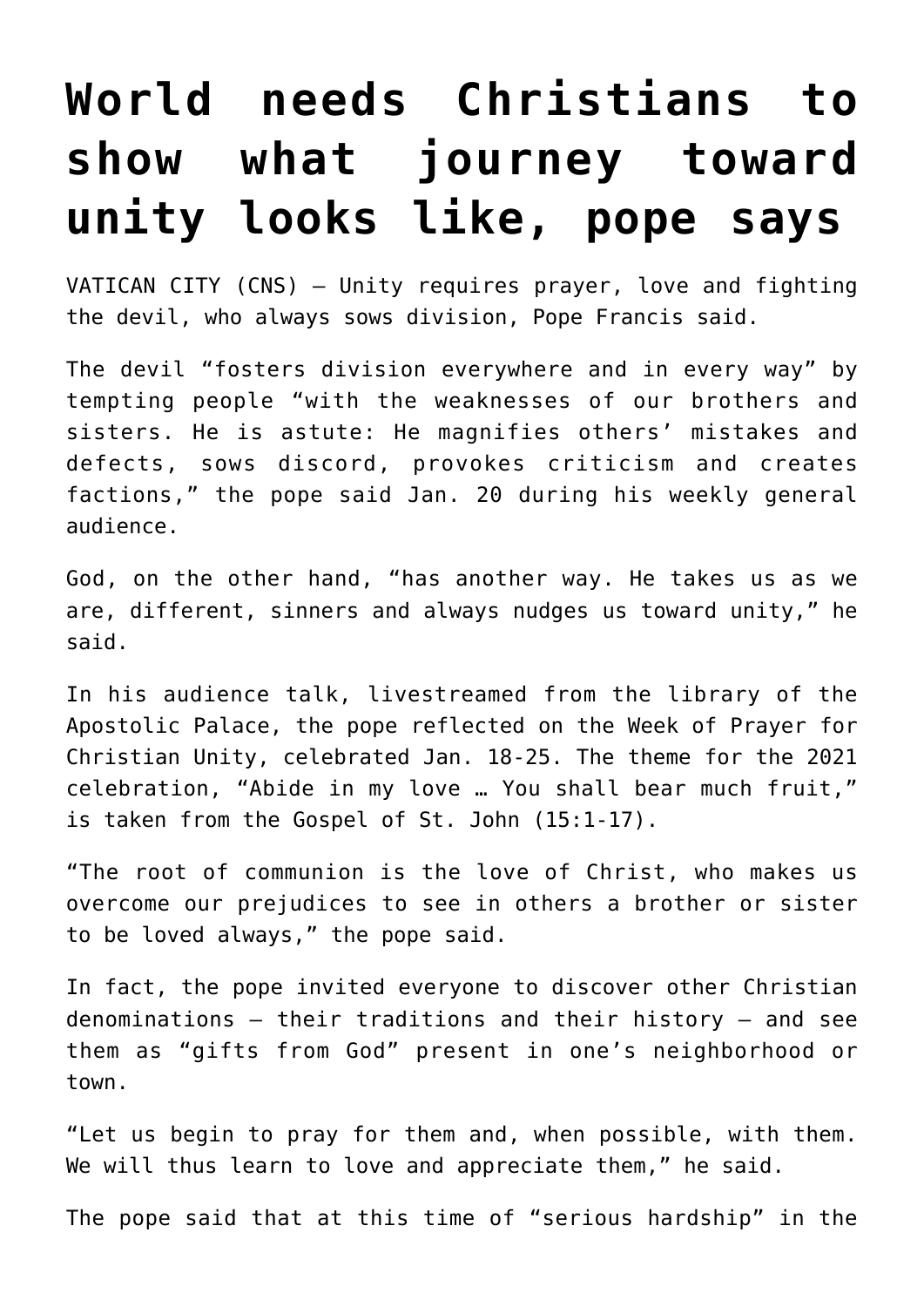world, the prayer for Christian unity was even more necessary.

"It is urgent that we set aside particular interests to promote the common good and so our good example is fundamental: It is essential that Christians pursue the path toward full visible unity."

When Jesus prayed that his disciples "may all be one," he was not ordering them to be united, but was praying "to the Father for us," the pope said.

"This means that we are not able to achieve unity by ourselves, with our own strength. Above all, unity is a gift, it is a grace to be requested through prayer," he said.

Unity is a difficult task, not just for Christian communities, but for each individual, he said.

"Even the Apostle Paul felt a lacerating conflict within himself: wanting the good but inclined toward evil," he said.

The root of so many divisions in the world — divisions in the family, society, a nation and among believers — is found inside the human heart, Pope Francis said.

From these internal struggles flow many of the conflicts and tensions in society, which is why "the solution to these divisions is not to oppose someone, because discord generates more discord. The true remedy begins by asking God for peace, reconciliation, unity."

Praying for unity also means fighting "because our enemy, the devil, is the one who divides," he added.

People need to ask themselves how they live each day and whether "we nurture conflict or fight for greater unity with the tools that God has given us: prayer and love."

Christians also need to ask, "Do I pray for unity? It is Jesus' will but, if we inspect the intentions for which we